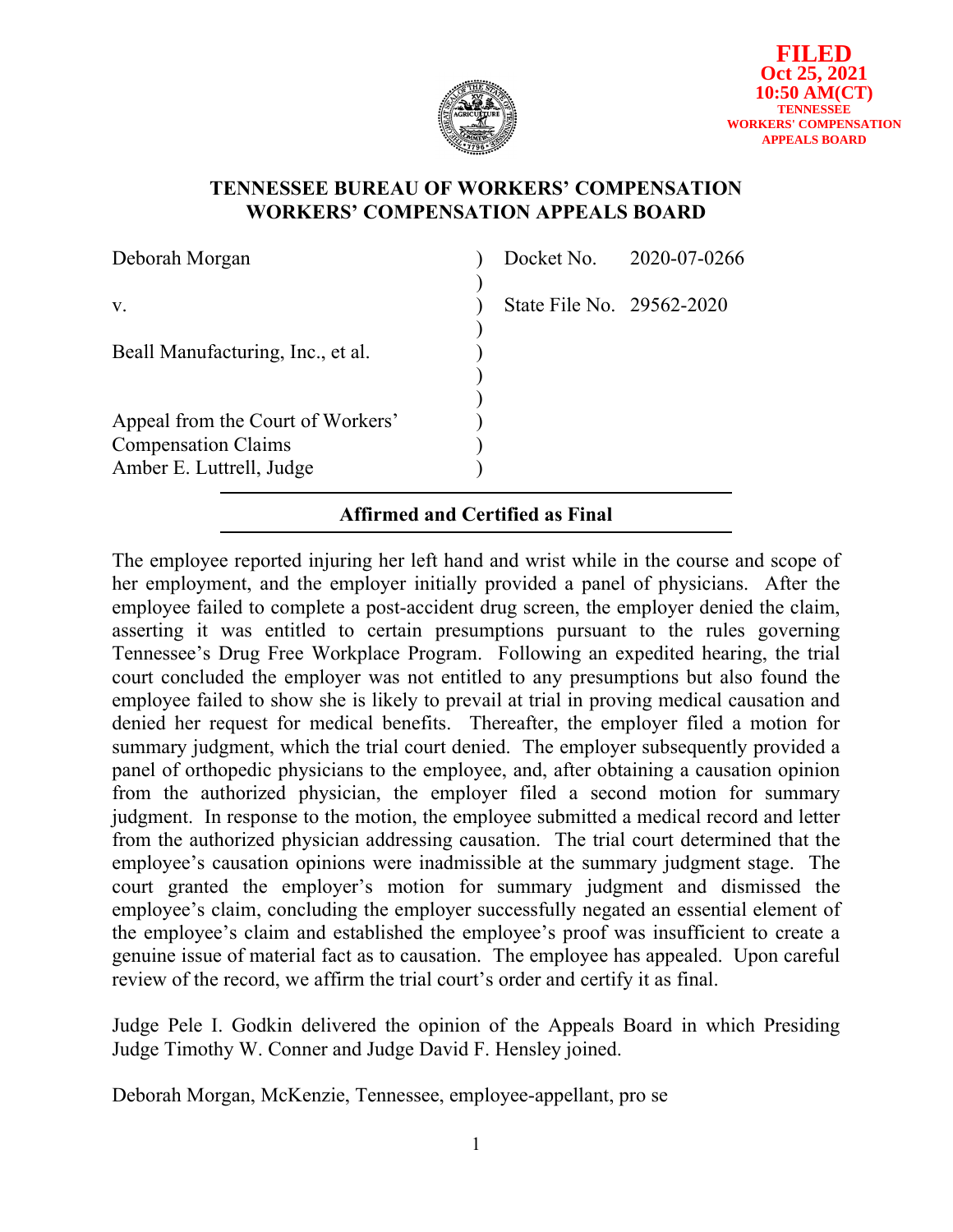Paul T. Nicks, Nashville, Tennessee, for the employer-appellee, Beall Manufacturing, Inc.

#### **Factual and Procedural Background**

Deborah Morgan ("Employee"), a press operator for Beall Manufacturing, Inc. ("Employer"), alleged she felt a "pop" in her left hand/wrist on May 5, 2020, while moving parts on a press machine. Employer provided a panel of physicians, from which Employee selected McKenzie Medical Center. Upon arrival at the medical center, Employee was asked to provide a urine sample for a post-accident drug screen but was unable to provide an adequate urine specimen. While at the clinic, Employee was seen by a provider and referred to another physician for further evaluation of her hand and wrist. Thereafter, Employer denied Employee's claim, alleging she had violated its drugfree workplace policy by refusing to submit to a drug screen. Subsequently, Employer advised Employee that she could not return to work until she received medical treatment for her injury. Employee was eventually terminated for violation of Employer's attendance policy.

Employee filed a petition for workers' compensation benefits and, following an unsuccessful mediation, a dispute certification notice was issued that identified compensability, medical benefits, and temporary and permanent disability benefits as disputed issues. As part of its defense, Employer asserted: (1) Employee's injury did not occur in the course and scope of employment; (2) Employee lacked medical proof establishing her injury was primarily caused by her work with Employer; and (3) Employee failed to submit a valid drug test, entitling Employer to the presumption that intoxication was the proximate cause of Employee's injury. After an expedited hearing, the trial court determined Employer was not entitled to the presumption set forth in the drug free workplace rules. The court also denied Employee's claim for medical benefits, concluding Employee was unlikely to prove at trial, within a reasonable degree of medical certainty, that her work "contributed more than fifty percent (50%) in causing the . . . disablement or need for medical treatment, considering all causes."

Employer subsequently filed a motion for summary judgment, which the trial court denied, concluding Employer failed to meet its burden of showing that Employee's evidence was insufficient to establish causation. Thereafter, Employer offered a panel of orthopedic surgeons to Employee from which she selected Dr. Michael Calfee as her authorized treating physician. Dr. Calfee diagnosed Employee with carpal tunnel syndrome and degenerative arthritis of the metacarpophalangeal joint of the left thumb.

Employer later filed a second motion for summary judgment accompanied by Dr. Calfee's affidavit in which he stated that Employee's "current symptoms are attributable to her carpal tunnel syndrome and her carpal tunnel syndrome was not primarily or greater than 50% caused by the pop that occurred on May 5, 2020." Dr. Calfee's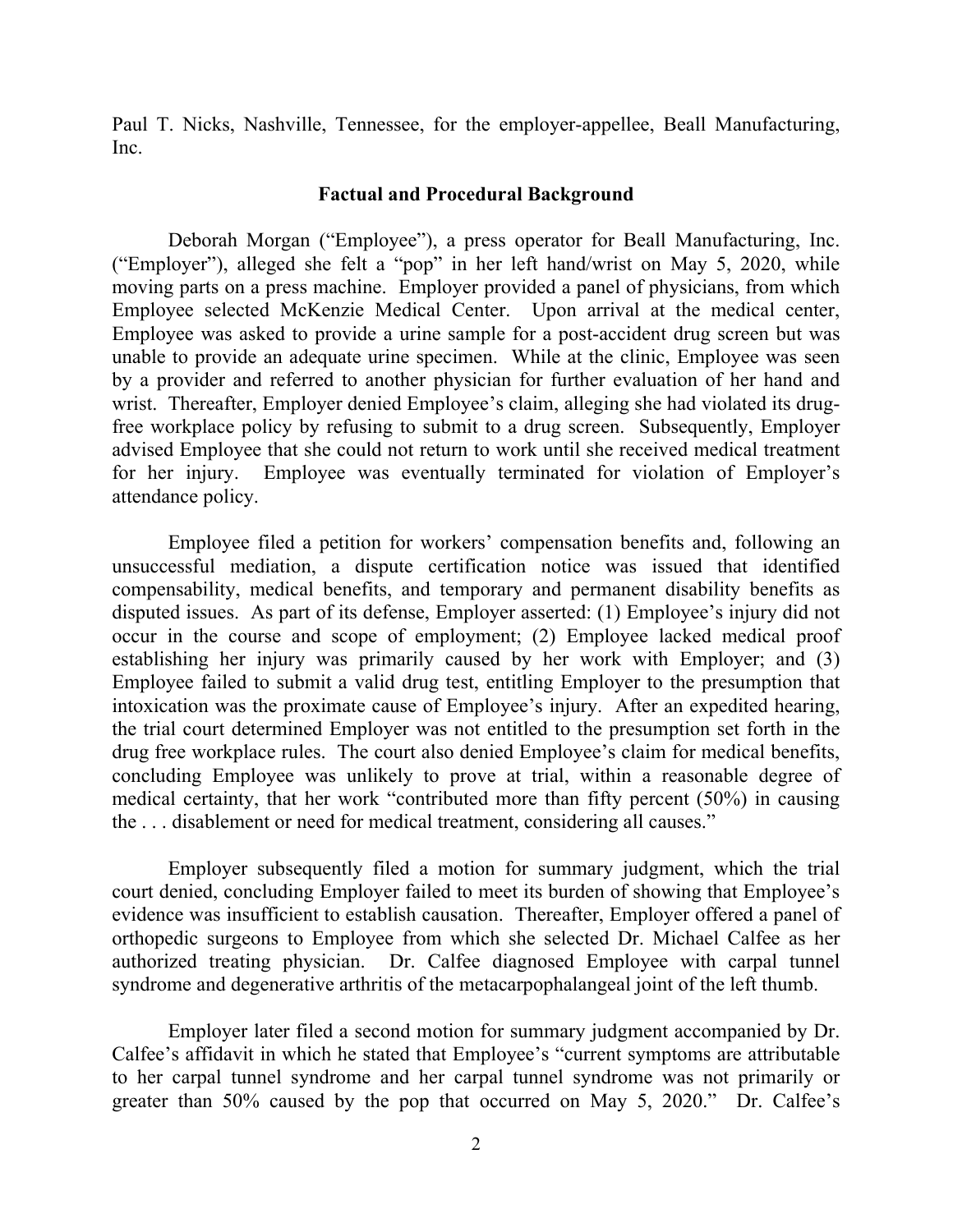affidavit also included an opinion that Employee's current symptoms were not "primarily or greater than 50% related to her pop in her wrist that occurred on May 5, 2020." Employer asserted that the undisputed facts, including Employee's interrogatory response indicating that "[s]omething snapped in my left hand" on May 5, 2020, and Dr. Calfee's affidavit, negated an essential element of Employee's claim for benefits.

In response to Employer's motion, Employee provided a medical note from Michael Brown, a physician's assistant, co-signed by Dr. James Williams, which stated:

Based on interview today and review of records I believe that the work incident contributed [greater than] 50% to the current health issue with her hand. I have advised her to continue with [work comp] claim and to [follow up] with orthopedics for eval[uation].

Employee also submitted a letter from Dr. Calfee, stating "[Employee] does have a diagnosis of carpal tunnel syndrome. I do think it is possible her carpal tunnel syndrome was caused by repetitive work in her employment . . . however it was not caused by her injury on May 5, 2020."

After hearing arguments on Employer's motion for summary judgment, the trial court noted in its order that, although Employee produced a medical record from Mr. Brown and Dr. Williams and a letter from Dr. Calfee, those documents were not admissible at the summary judgment hearing pursuant to Rule 56 of the Tennessee Rules of Civil Procedure. As a result, the court concluded Employee had failed to produce any evidence creating a genuine issue of material fact as to causation. The court also concluded that Employer had negated causation, an essential element of Employee's claim. Thus, the court granted Employer's motion for summary judgment and dismissed Employee's claim with prejudice. Employee has appealed.

#### **Standard of Review**

The grant or denial of a motion for summary judgment is a matter of law that we review de novo with no presumption that the trial court's conclusions are correct. *See Rye v. Women's Care Ctr. of Memphis, MPLLC*, 477 S.W.3d 235, 250 (Tenn. 2015). As such, we must "make a fresh determination of whether the requirements of Rule 56 of the Tennessee Rules of Civil Procedure have been satisfied." *Id.*

#### **Analysis**

Our Supreme Court has explained the requirements for a movant to prevail on a motion for summary judgment: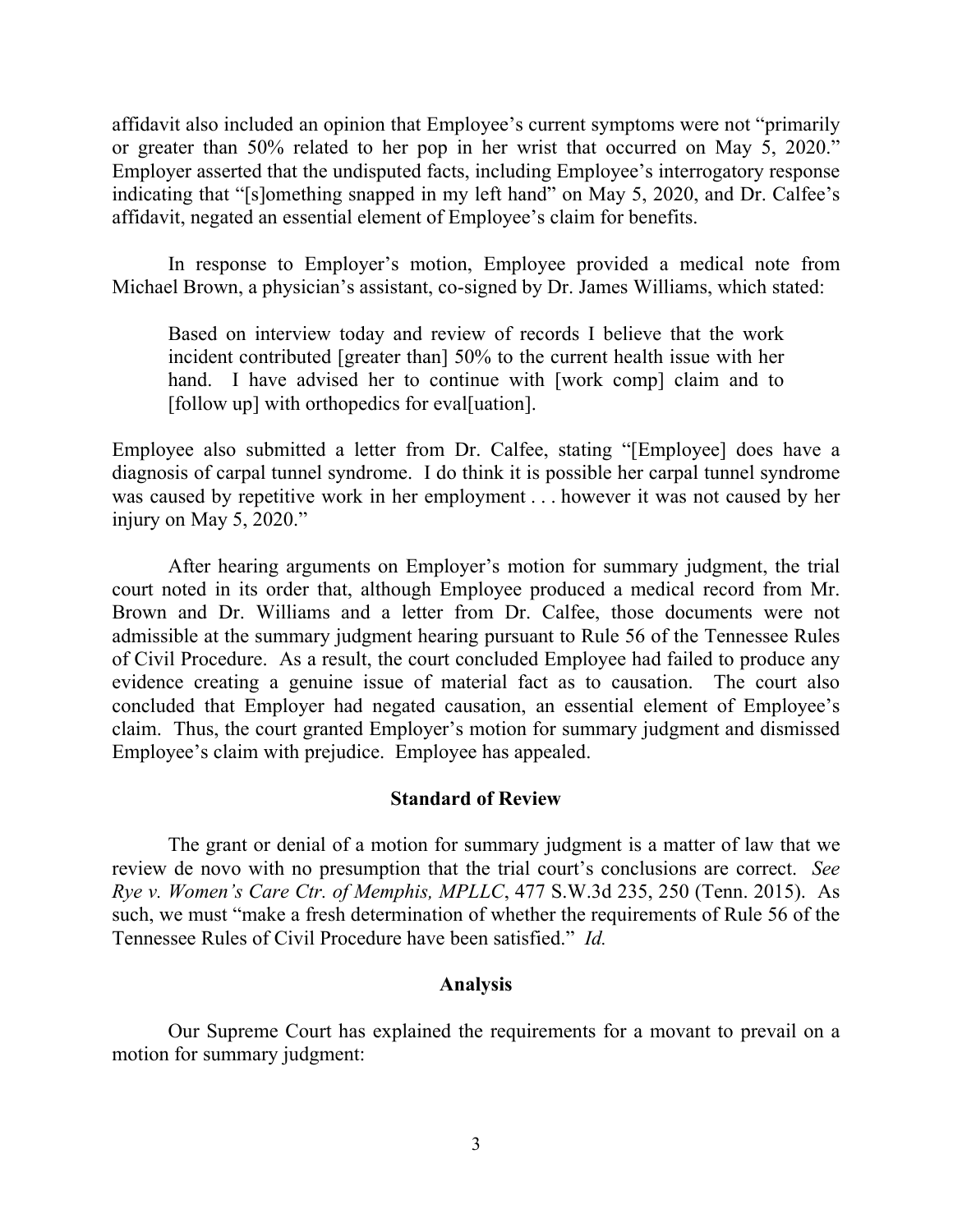[W]hen the moving party does not bear the burden of proof at trial, the moving party may satisfy its burden of production either (1) by affirmatively negating an essential element of the nonmoving party's claim or (2) by demonstrating that the nonmoving party's evidence *at the summary judgment stage* is insufficient to establish the nonmoving party's claim or defense. We reiterate that a moving party seeking summary judgment by attacking the nonmoving party's evidence must do more than make a conclusory assertion that summary judgment is appropriate on this basis. Rather, Tennessee Rule [56.03](https://advance.lexis.com/search/?pdmfid=1000516&crid=cfba245c-2fb8-4191-a925-b1813ab6187b&pdsearchterms=Lundell+v.+Hubbs%2C+2020+Tenn.+App.+LEXIS+528&pdtypeofsearch=searchboxclick&pdsearchtype=SearchBox&pdstartin=&pdsavestartin=true&pdpsf=jur%3A1%3A67&pdqttype=and&pdquerytemplateid=&pdsf=&ecomp=pys5kkk&earg=pdpsf&prid=d2acb030-4136-4d3d-8d8d-a63ae9dd5905) requires the moving party to support its motion with "a separate concise statement of material facts as to which the moving party contends there is no genuine issue for trial." [Tenn.](https://advance.lexis.com/search/?pdmfid=1000516&crid=cfba245c-2fb8-4191-a925-b1813ab6187b&pdsearchterms=Lundell+v.+Hubbs%2C+2020+Tenn.+App.+LEXIS+528&pdtypeofsearch=searchboxclick&pdsearchtype=SearchBox&pdstartin=&pdsavestartin=true&pdpsf=jur%3A1%3A67&pdqttype=and&pdquerytemplateid=&pdsf=&ecomp=pys5kkk&earg=pdpsf&prid=d2acb030-4136-4d3d-8d8d-a63ae9dd5905) R. Civ. P. [56.03.](https://advance.lexis.com/search/?pdmfid=1000516&crid=cfba245c-2fb8-4191-a925-b1813ab6187b&pdsearchterms=Lundell+v.+Hubbs%2C+2020+Tenn.+App.+LEXIS+528&pdtypeofsearch=searchboxclick&pdsearchtype=SearchBox&pdstartin=&pdsavestartin=true&pdpsf=jur%3A1%3A67&pdqttype=and&pdquerytemplateid=&pdsf=&ecomp=pys5kkk&earg=pdpsf&prid=d2acb030-4136-4d3d-8d8d-a63ae9dd5905) "Each fact is to be set forth in a separate, numbered paragraph and supported by a specific citation to the record."

#### *Id.* at [264-65](https://advance.lexis.com/search/?pdmfid=1000516&crid=cfba245c-2fb8-4191-a925-b1813ab6187b&pdsearchterms=Lundell+v.+Hubbs%2C+2020+Tenn.+App.+LEXIS+528&pdtypeofsearch=searchboxclick&pdsearchtype=SearchBox&pdstartin=&pdsavestartin=true&pdpsf=jur%3A1%3A67&pdqttype=and&pdquerytemplateid=&pdsf=&ecomp=pys5kkk&earg=pdpsf&prid=d2acb030-4136-4d3d-8d8d-a63ae9dd5905) (internal citations omitted).

In her notice of appeal, Employee asserts Dr. Calfee should have been "allowed to answer the [causation] question the way it was asked of him by the insurance [c]ompany." Employee maintains that Dr. Calfee opined her diagnosis was related to her job but was "given different wording by someone that makes it look like it wasn't." Further, Employee asserts she was "tricked into seeing [Employer's] doctor by being offered treatment" and this was used to "void" her causation letter.

Employee further alleges there were problems with Dr. Calfee's affidavit, purportedly based on the way a causation letter was drafted. It is undisputed that Employee selected Dr. Calfee from an Employer-provided panel of physicians and received medical treatment from him. It is also undisputed that Dr. Calfee signed his affidavit, attesting that Employee's current symptoms are "attributable to her carpal tunnel syndrome and her carpal tunnel syndrome was not primarily or greater than 50% caused by the pop that occurred on May 5, 2020." As an authorized physician selected from a panel, Dr. Calfee's causation opinion is presumed to be correct. *See* Tenn. Code Ann.  $\S$  50-6-102(14)(E).

Although Employee filed a brief on appeal, it contained no legal arguments and no explanation describing how the trial court purportedly erred in granting Employer's motion for summary judgment or dismissing her claim with prejudice. Rather, Employee provided a detailed history of her alleged injury and her attempts to obtain medical treatment, including issues with drug screens and the trial court's denial of her Motion for Reduction of Time, neither of which was the basis for her appeal. When an appellant fails to offer substantive arguments on appeal, our ability to conduct meaningful appellate review is significantly hampered. *See Holmes v. Ellis Watkins d/b/a Watkins Lawn Care*, No. 2017-08-0504, 2018 TN Wrk. Comp. App. Bd. LEXIS 7, at \*3-4 (Tenn. Workers' Comp. App. Bd. Feb. 13, 2018). Moreover, "where a party fails to develop an argument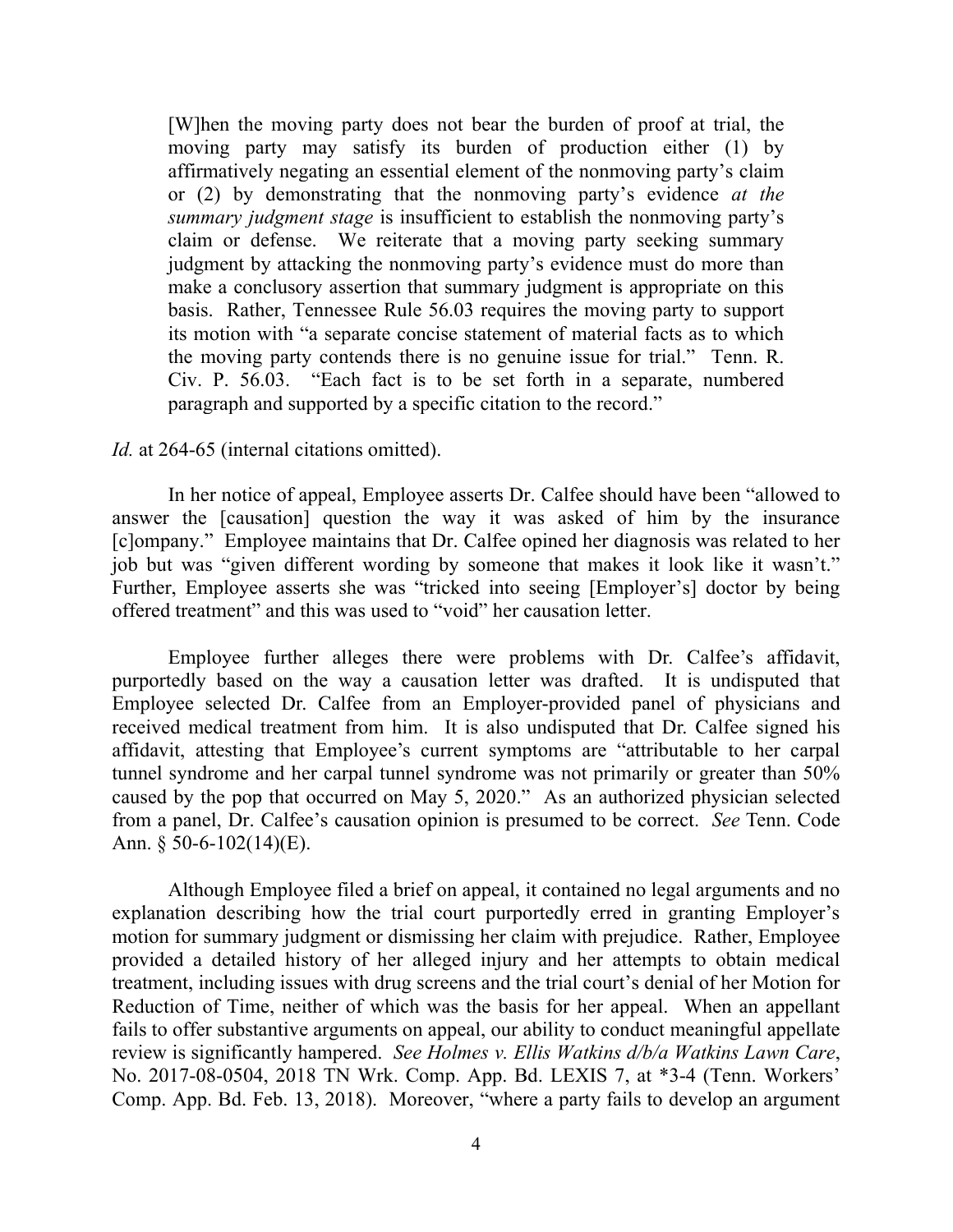in support of his or her contention or merely constructs a skeletal argument, the issue is waived." *Sneed v. Bd. of Prof'l Responsibility of the Sup. Ct. of Tenn.*, 301 S.W.3d 603, 615 (Tenn. 2010). It is not our role to search the record for possible errors or to formulate a party's legal arguments where that party has provided no meaningful argument or authority to support its position. *Cosey v. Jarden Corp.*, No. 2017-01-0053, 2019 TN Wrk. Comp. App. Bd. LEXIS 3, at \*8 (Tenn. Workers' Comp. App. Bd. Jan. 15, 2019). As we have stated on numerous occasions, were we to search the record for possible errors and raise issues and arguments for Employee, we would be acting as her counsel, which the law prohibits. *Webb v. Sherrell*, No. E2013-02724-COA-R3-CV, 2015 Tenn. App. LEXIS 645, at \*5 (Tenn. Ct. App. Aug. 12, 2015).

Finally, we agree with the trial court's determination that Employee failed to present an admissible medical opinion. While we are aware Employee went to great lengths to obtain a causation opinion regarding her alleged injury, including a medical record signed by Mr. Brown and Dr. Williams and a letter from Dr. Calfee, we agree with the trial court's conclusion that Employee "produced no admissible material facts to lead the Court to find in her favor." As the trial court noted in its order, we previously addressed the use of medical records supporting and opposing summary judgment as follows:

At the summary judgment stage, parties must comply with the requirements of Rule 56 of the Tennessee Rules of Civil Procedure, which sets out what a court may consider in ruling on such a motion. Specifically, Rule 56.04 allows a court to consider "pleadings, depositions, answers to interrogatories, and admissions on file, together with the affidavits, if any." Medical records, standing alone, are not included in that list.

*Sadeekah v. Zaher Abdelaziz d/b/a Home Furniture and More*, No. 2020-06-0218, 2021 TN Wrk. Comp. App. Bd. LEXIS 19, at \*12-13 (Tenn. Workers' Comp. App. Bd. June 22, 2021). Thus, the causation opinions offered by Employee were not admissible at the summary judgment hearing and were properly excluded by the trial court. In short, we conclude Employer met its burden of production under Rule 56 of the Tennessee Rules of Civil Procedure in negating an essential element of Employee's claim and in establishing Employee's proof of medical causation was insufficient as a matter of law. We further conclude Employee did not come forward with admissible evidence at the summary judgment stage to create any genuine issue of material fact.

### **Conclusion**

The trial court's order granting summary judgment and dismissing Employee's case with prejudice is affirmed and certified as final. Costs on appeal are taxed to Employee.